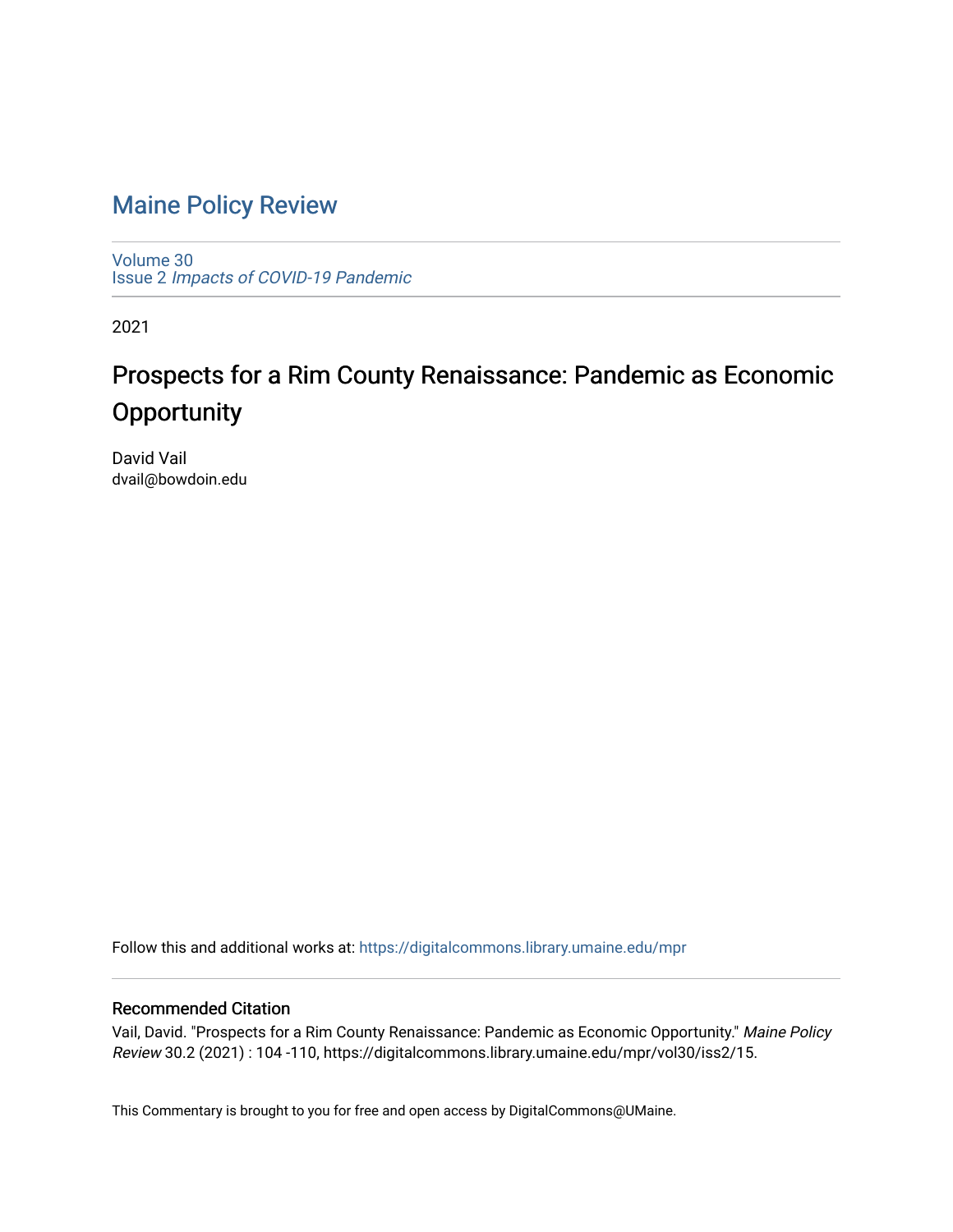# <span id="page-1-0"></span>Prospects for a Rim County Renaissance: Pandemic as Economic Opportunity

#### by David Vail

*Author's note: As this special* MPR *issue goes to press, the optimism of my commentary must be tempered by two ominous events. The first is rapid spread of the Omicron COVID variant in Maine's rim counties, with their low vaccination rates, even as the Delta variant continues to take a heavy toll. The second is scuttling of federal Build Back Better legislation, at least for the time being. Build Back Better's climate initiatives, in particular, held great promise for the rim county economies, particularly in renewable energy, power grid build-out, and forestry and forest products. I offer the following thoughts in the hope that both of these setbacks will be temporary.*

### THE SETTING: PERSISTENT DISTRESS AND PANDEMIC

The 2020 US Census shows a now familiar pattern: slow population growth for Maine as a whole and shrinking population in Maine's six *rim counties,* from Oxford County in the Western Mountains, across the northern Crown of Maine, to Washington County Downeast. Oxford County, with its new casino and relative closeness to Portland and Lewiston-Auburn, had slight growth in its adult population, but every rim county experienced an overall decline, especially among the younger generation[.1](#page-7-0) Table 1 summarizes.

The combination of these troubling figures and newspaper headlines about COVID-19s heavy toll in rural Maine prompted me to take a look back at two of my earlier *Maine Policy Review* articles from 1996 and 2010: "Rural Development Strategy: 1990s Context and Constraints" (with Michael Hillard) and "Prospects for a Rim County Population Rebound." Those studies made generally pessimistic forecasts about continuing economic distress, shrinking population, and youth exodus in Maine's rim counties. In 2010 I observed that,

the rural Northeast has experienced net outmigration fairly consistently since World War II....better career opportunities, metropolitan amenities, and the lure of a milder climate have been major forces drawing younger people away (Vail  $2010$ : 17).

Recently, I've wondered: what has changed in the COVID-19 era? What's stayed the same?

At the heart of these essays is a familiar story: large-scale economic and geographic forces have long worked against remote, sparsely populated, and chilly regions, especially ones that remain heavily dependent on heritage industries like forest products, bulk commodity agriculture, and traditional forms of outdoor recreation. In Maine's rim counties, that dependence and economic distress are reflected in stagnation or decline in paper making, hardwood products, potatoes, and sporting camp recreation. Scores of communities, including larger industrial and service center towns like Oxford, Farmington, Millinocket,

TABLE 1: Population Change, 2010–2020

|                      | Total (%) | Under 18<br>(%) |
|----------------------|-----------|-----------------|
| <b>United States</b> | 7.4       | $-1.4$          |
| Maine                | 2.6       | $-8.1$          |
| Counties             |           |                 |
| Aroostook            | $-6.6$    | $-11.3$         |
| Franklin             | $-4.3$    | $-10.5$         |
| Oxford               | $-0.1$    | - 9.6           |
| Piscataquis          | $-4.2$    | $-13.8$         |
| Somerset             | -3.4      | $-14.2$         |
| Washington           | $-5.4$    | -13.3           |

Source: [https://www.census.gov/library](https://www.census.gov/library/stories/state-by-state/maine-population-change-between-census-decade.html) [/stories/state-by-state/maine-population](https://www.census.gov/library/stories/state-by-state/maine-population-change-between-census-decade.html) [-change-between-census-decade.html](https://www.census.gov/library/stories/state-by-state/maine-population-change-between-census-decade.html).

Presque Isle, and Calais, have experienced dwindling employment. Shrinking core sector employment, in turn, has fed into contracting commercial activity, growing reliance on public assistance, and steady loss of residents—the critical mass needed to support local schools, health facilities, and civic institutions.

The big story in American economic geography over recent decades has been the dynamism and growing dominance of a fairly small number of large metropolitan areas, including greater Boston. But COVID-19-induced population shifts and the 2020 census offer hints that that era may be fading. Johnson and Cromartie's county-level analysis back in 2006 summarized the features of rural places that were bucking the trend: "The vast majority of non-metropolitan counties located in [fast growing] sub-regions benefited demographically from scenic landscapes, mild climates, proximity to rapidly growing metro areas, or a combination of these amenities" (Johnson and Cromartie [2006:](#page-7-2) 37). Does that generalization still hold in the 2020s? After all,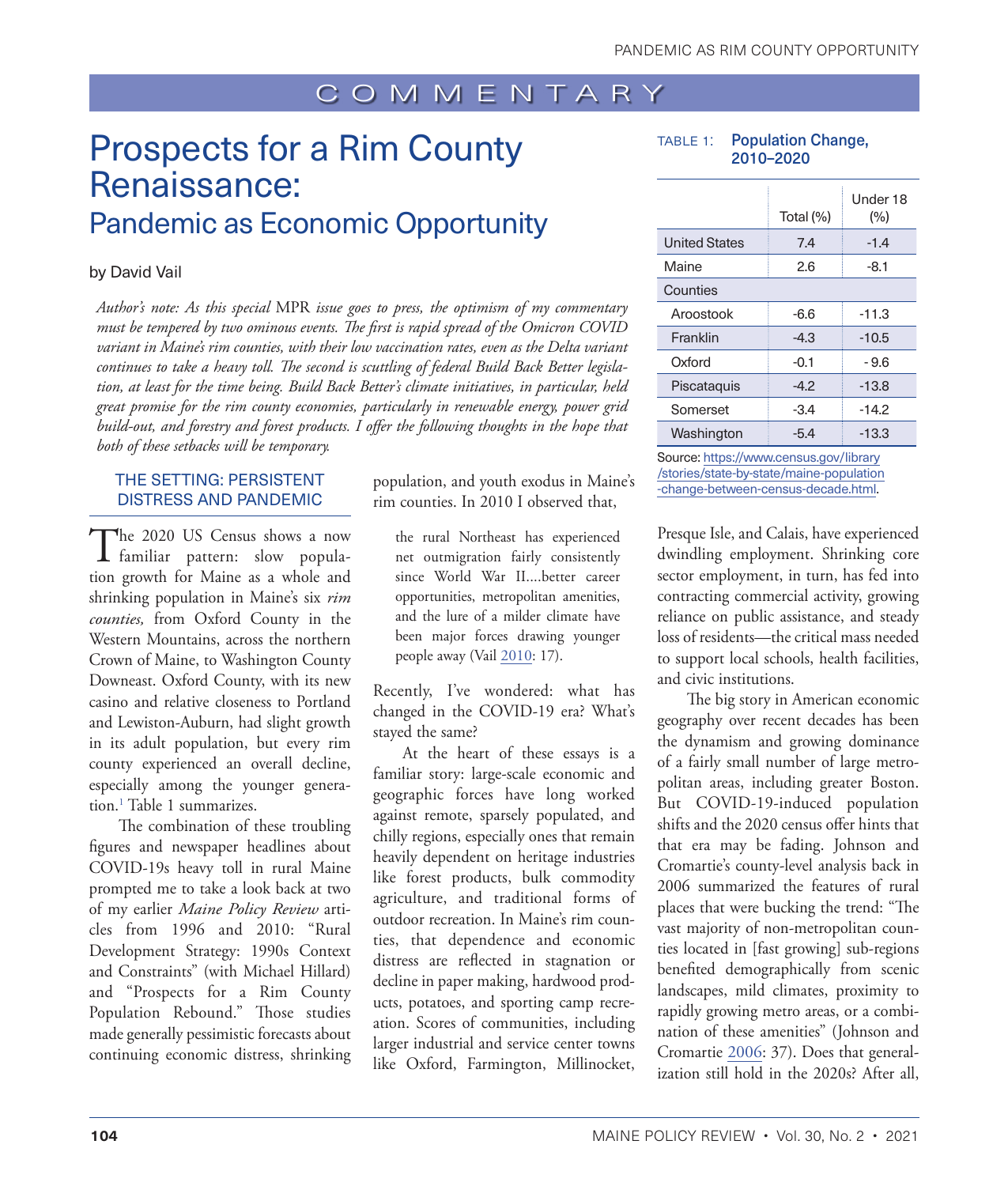though Maine's rim counties can boast a wealth of scenic landscapes, they still fall short on the key climatic and locational attractors.

Sadly, the gloomy prognosis for Maine's rim counties set out in my earlier articles has been largely borne out by the facts on the ground. In contrast, this update for the 2020s lays out several reasons why I have a new optimism about the rim counties' potential for sustainable economic and community development—maybe even a rural renaissance. Realizing the region's growth potential will not be easy, automatic, or quick, however. I underscore the crucial roles of farsighted planning, innovative partnerships, and well-targeted public investments as Maine implements its 2021 Jobs and Recovery Plan and allocates its share of massive federal American Rescue Plan, infrastructure, and Build Back Better funds.

Readers may ask, why should *all* Mainers care about and support rural revitalization? I would simply restate the answer I gave in 2010:

Maine citizens do, in fact, have several reasons to support rural revitalization efforts. One is altruistic: a moral society fosters economic security for all its citizens....Three other reasons are grounded in enlightened selfinterest. First, the Northern Forest and Downeast regions provide all Maine residents with recreational amenities, a diverse cultural heritage, and valuable ecosystem services....Second, although Maine has never pursued a coherent rural economic strategy, a ceaseless stream of state revenue has nonetheless flowed from the coastal counties to the rim counties....Finally...rim counties have untapped economic growth potential in sectors such as health care, renewable energy and experiential tourism. (Vail [2010](#page-7-1): 23)

### RURAL REVITALIZATION

The new and revived economic<br>opportunities sketched here  $\mathbf 1$  opportunities combine positive forces outside the state's control with home-grown initiatives. As Maine Department of Economic and Community Development Commissioner Heather Johnson asserts, "Our growth potential lies at the intersection of global trends and Maine's assets" (Maine DECD [2019:](#page-7-3) 2). In a seeming paradox, two outside forces with positive implications are global crises: climate change and the COVID-19 pandemic, both of which are triggering unprecedented infusions of federal funds. A fourth exogenous factor is high-speed telecommunications technology. Home-grown initiatives are exemplified by cross-laminated timber production, the craft brewery boom, large commercial solar installations, and partnerships that are reinventing venerable tourism destinations.

Maine has never drawn up a blueprint for rural economic development. Today, however, three strategic initiatives developed with Mills administration leadership prioritize investments that have great potential to drive rim county economic revitalization. They are the *Maine Economic Development Strategy 2020–2029* (Maine DECD [2019\)](#page-7-3); the *Maine Jobs and Recovery Plan: Investing in Maine's Families, Businesses, Communities and Future* (Office of the Governor [2021\)](#page-7-4); and *Maine Won't Wait, A Four-Year Plan for Climate Action* (Maine Climate Council [2020\)](#page-7-5). (These will be referred to as the "development strategy," "recovery plan," and "climate action plan.")

The promising trends and initiatives sketched in this article deserve closer study than I can give them here. Here I can only offer an overview of the good news, along with a cautionary note: for

most rural places, economic revitalization requires effectively combining many small innovative ventures. Laurie LaChance, former state economist, often quipped that Maine's economic challenges have no "silver bullet" solution; rather, we need a "silver buckshot" approach. As we stressed in 1996, "Rural development strategies should account for fundamental differences in economic geography" (Vail and Hillard [1996:](#page-7-6) 68). Subregions, from the Western Mountains to Cobscook Bay, need strategies that maximize synergies between local privatesector ventures and public investments such as family support services, workforce development, housing, and physical infrastructure.

### CAPITALIZING ON OUTSIDE DRIVERS

# *Overcoming Distance with Information Technology*

 $\prod_{\text{tance of high-speed broadband and }\atop{\text{t=1}}$ It would be hard to overstate the imporreliable cell phone service in facilitating rural economic competitiveness and maintaining critical rural services. Ready access to these technologies is a necessary condition for rim county revitalization. The Maine Municipal Association's Kate Dufour contends that "The pandemic further highlighted Maine's broadband-related shortcomings and the imperative of fast and widely available internet" (Loftus [2021\)](#page-7-7).

Some nonmetropolitan areas with high-speed internet have induced businesses to relocate during the pandemic and employees to resettle and work remotely from communities where they can better integrate careers with other life activities. Given technology to stay connected, more baby boomers are also retiring to nonmetropolitan settings. The rapid expansion of telehealth services and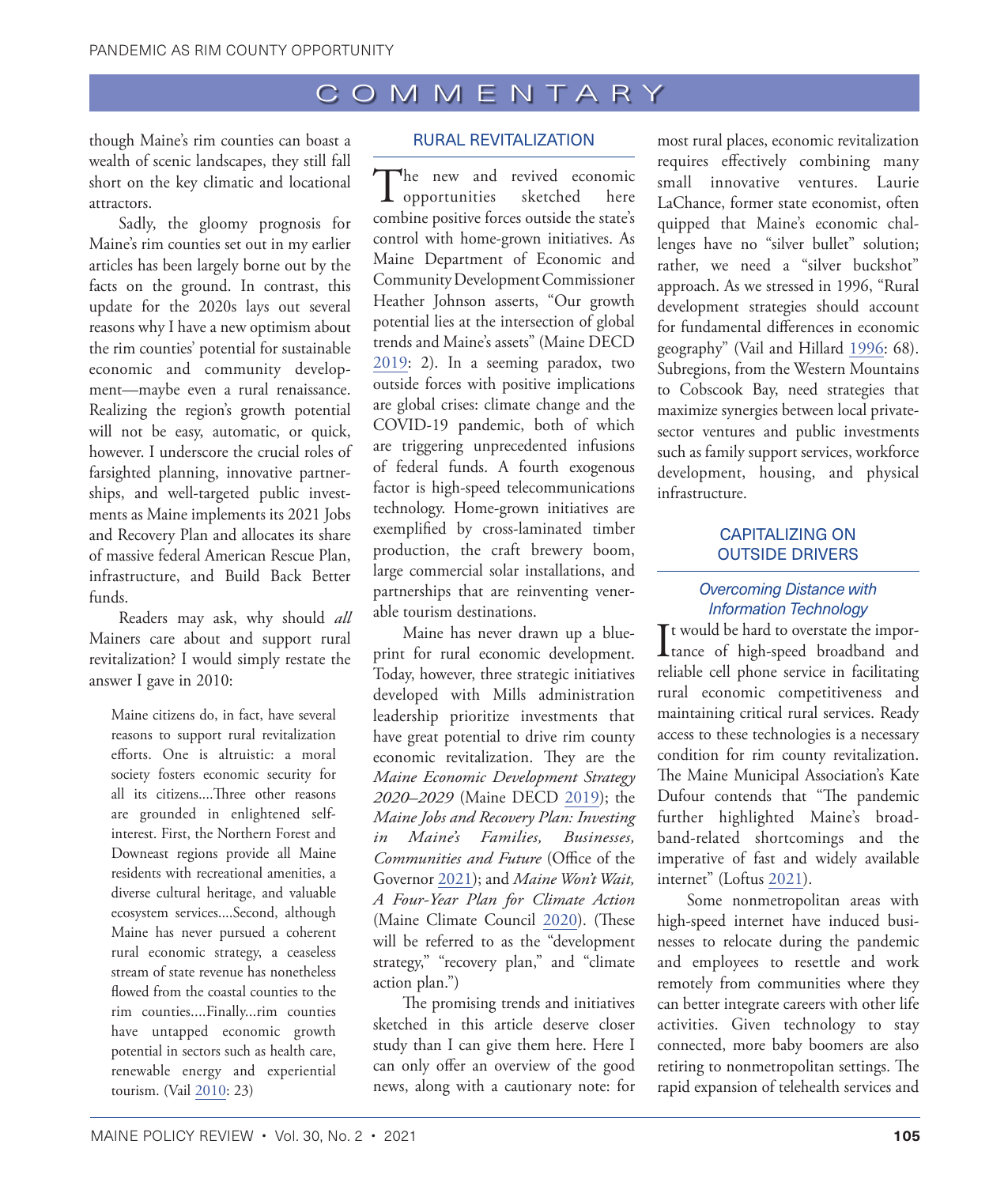many forms of remote learning reinforce other factors to make some rural places attractive to businesses, workers, and retirees. The recovery plan's Remote Worker Welcome Program reflects an understanding of this opportunity and challenge (Maine DECD [2019](#page-7-3): 8).

My stakeholder interviews also confirm broadband's crucial role in a thriving Maine Woods tourism industry:

Why are strong telecommunications links so important for tourism? The short answer is that discriminating, high-spending travelers demand them....Paradoxically, even when their goal is to "unplug" in a beautiful natural setting, most don't literally seek to "get away from it all." Staying in touch... is taken for granted. Destinations that fail to meet this expectation face a competitive handicap. (Vail and Dickstein [2015\)](#page-7-8)

The Three Ring Binder initiative installed core fiber optic infrastructure several years ago (Kittredge [2013\)](#page-7-9). Since then, Maine has taken small bites out of the big remaining economic and digital equity challenge: extending cable to scores of underserved rural towns and *last mile* coverage to their residents and businesses. The recovery plan (Maine DECD [2019](#page-7-3)) takes a big bite out of this billiondollar problem by creating the Maine Connectivity Authority and targeting \$126 million of federal emergency relief funds and another \$25 million in state moneys to the effort. The 2021 federal infrastructure bill earmarks yet another \$100 million for Maine broadband.

### *The Climate Crisis as a Rim County Opportunity*

Both policy responses and personal responses to humanity's existential climate crisis should bring new economic opportunities to rural Maine. Federal

Build Back Better funding for climate change mitigation and adaptation will reinforce Maine's climate action plan's commitment to accelerate decarbonization and beneficial electrification. Although many details remain unclear, we will see new investment incentives in renewable energy, the power grid, energy efficiency, wood-based construction materials, soil conservation, forest restoration, and coastal resilience (Parlapiano and Bui [2021](#page-7-10)). These initiatives will give a big boost to rim county production and job creation. Rural wind, solar, tidal, and bio-based energy, plus mass timber construction and cellulose insulation should all benefit. These capital-intensive subsectors cannot replace the many thousands of highly paid paper industry jobs lost in recent decades. But they should create hundreds of high-skill, high-pay careers in the rim counties, helping rebuild many communities' critical mass of population, spending power, and public revenue.

Workforce development is a key element in the climate response scenario. Over the years, the skills of many rim county adults have become obsolete. Adverse effects range from declining labor force participation to increased dependence on public assistance and the opioid epidemic. It is thus encouraging that Maine's 2019 development strategy specifically targets adult workers "who are now (or could be) in the workforce, to upgrade their skills so that they can qualify for better paying jobs—and to simply keep their own jobs, which will require new skills as technology changes" (Maine DECD [2019](#page-7-3): 20).

A second and more speculative benefit of climate change is demographic. Back in 2010, I wrote, half in jest, that

Given sufficient time, climate change may make Maine's Northern Forest and Downeast regions more attractive to prospective in-migrants. Who knows, heat, drought and fire in the U.S. Southwest might even reverse a 150-year trend and draw amenityseeking migrants back to the cooler, wetter Northeast. (Vail [2010:](#page-7-1) 21)

The pace of warming and frequency of climate-induced disasters have exceeded what I anticipated just a decade ago, and a recent *New York Times* headline spells out one implication: "The Great Climate Migration Era Is Dawning" (Tempus [2021\)](#page-7-11).

Southern and coastal Maine will presumably exert a stronger magnetism for *climate refugees* than the rim counties, but climate-driven migration to Maine's rural interior can be encouraged by support measures for relocation and an effective promotional campaign. The 10-year development strategy asserts that, "as much of the world seeks to escape over-crowded and increasingly unsafe cities, Maine offers accessible, safe and livable communities" (Maine DECD [2019](#page-7-3): 10). Rim county towns with refurbished downtowns, high-speed internet, and available housing should attract a portion of Maine's climate refugees. Many communities have an appealing blend of charm, heritage, authenticity, and easy access to nature. Norway, Bethel, Rangeley, Skowhegan, Farmington, Dover-Foxcroft, Greenville, and Eastport come to mind.

Attracting immigrant *New Mainers* to the rim counties' service center towns would also have economic and community benefits. Immigrants as a group are younger and more highly educated than Maine's resident population, and many New Mainers have professional and entrepreneurial backgrounds. It is not difficult to imagine their potential contributions to rural revitalization (Vail and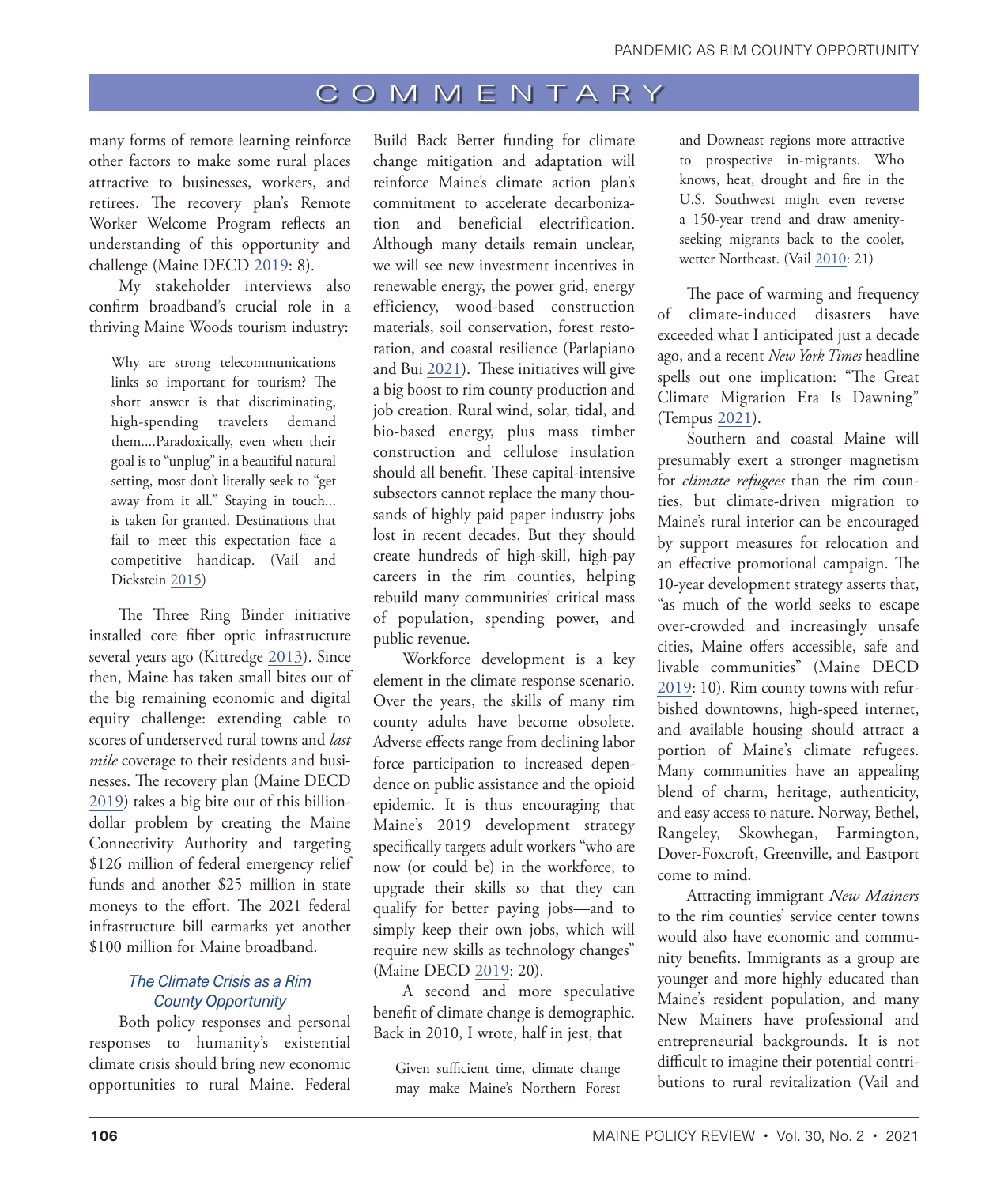<span id="page-4-0"></span>Stickney [2017\)](#page-7-12). In the future, more climate refugees are likely to seek resettlement in the United States; we should be attracting some of them to rural Maine.

#### *The COVID-19 Pandemic as a Rim County Opportunity*

Like the climate crisis, the COVID-19 pandemic affects the rim counties' economic prospects in several positive ways: a pulse of in-migration, heightened interest in nature-based recreation, and the massive infusion of American Rescue Plan spending.

It is a truism that population movements are driven by push and pull forces. The development strategy quote in the previous section highlights a *push* factor that has intensified during the pandemic: mobile urbanites seeking to "escape overcrowded and increasingly unsafe cities" (Maine DECD [2019:](#page-7-3) 10). Maine's recovery plan seeks to retain and attract young families, and it notes that Maine is "just one of 10 locations in the U.S. to successfully attract new residents to live and work remotely during the pandemic" (Office of the Governor [2021:](#page-7-4) 8).

In normal times, nonresidents account for roughly one-fourth of Maine house purchases, mostly leisure homes. But during the pandemic, the proportion has risen to about 35 percent, and the added demand is reaching the rim counties. Franklin County home sales, for instance, grew by 24 percent from 2020 to 2021, well above the rate for the state as a whole ([Murphy](#page-7-13) 2021). In many rim county towns, growing demand from the mix of new settlers and seasonal home owners drove housing prices upward in 2021: Bethel, +8 percent; Rangeley, +11 percent; Greenville, +9 percent; Millinocket, +21 percent, Presque Isle, +3 percent, and Lubec, +9 percent.<sup>2</sup>

Available housing can be a migration *pull* factor. Much has been written about

the severe housing shortages in metropolitan Maine. The Census Bureau's American Community Survey confirms that perspective. Five-year vacancy rates for year-round homes averaged just 5.2 percent to 5.7 percent in four largely metropolitan counties, contrasted with a rim county range of 6.8 percent to 13.1 percent and a six-county average of 9 percent.<sup>3</sup> In addition, the average price of rim county houses is far below the \$300,000+ of larger urban areas. At the high end, recreational hubs Rangeley and Bethel have average house values of \$284,000 and \$251,000 respectively, but in Presque Isle the average is \$118,000, and in Millinocket, just \$89,000. Of course inexpensive houses typically need major upgrades. Maine's recovery plan prioritizes investment in workforce housing (Office of the Governor [2021](#page-7-4): 11), like the basement-to-attic retrofits the Northern Forest Center is underwriting in Millinocket. Fix-up funds for vacant dwellings should be a core feature of rural relocation assistance.

A second COVID-19 effect is the quick rebound in tourist visitors in 2021. Our neighbors from northeastern and Mid-Atlantic states seem hungry to "relax and unwind" in rural Maine (43 percent of 2021 summer visitors list this as their number one reason for choosing a Maine travel destination [Maine Office of Tourism [2021](#page-7-14)]). Perhaps the most important long-term COVID-19 effect is the unprecedented inflow of \$4.5 billion to Maine in American Rescue Plan funds, with a substantial share targeted to programs benefiting rural people, businesses, and communities.

### *The Federal Spending Spigot Opens*

When I wrote in 2010, Maine's economy was slowly recovering from the Great Recession. The Obama administration's ambitious plans to jump-start the

recovery ran into concerted Republican congressional opposition and were drastically scaled back. I lamented then that "the near-term prospect for big injections of state and federal funds into qualityof-place investments—or rim county economic development more broadly—is not bright" (Vail [2010](#page-7-1): 23). The situation is radically different in today's economic recovery. Maine is already on the receiving end of \$4.5 billion in American Rescue Plan funds, and the state is in line to receive still more over the coming decade, as its share of several trillion dollars in federal infrastructure and Build Back Better spending.

In the pandemic-related economic downturn, federal and state recovery programs minimized rim county social and economic disruption by financing programs ranging from employment protection and augmented unemployment compensation to remote learning and food assistance. As a lever for more lasting economic revitalization, the key to the American Rescue Plan is \$1.13 billion "to be used at the discretion of the Governor and Legislature to respond to the pandemic and support economic recovery" (Office of the Governor [2021:](#page-7-4) 2). Maine's strategy for investing this windfall and forthcoming infrastructure and Build Back Better moneys warrants a closer look.

### MAINE RESPONDS

### *Economic Development and Climate Strategies*

The 2021 Maine Jobs and Recovery Plan gives focus to the vision set out earlier in the state's 10-year development strategy. Federal emergency relief already available and the anticipated Build Back Better funds add up to an unprecedented opportunity for Maine to invest in every region and every important economic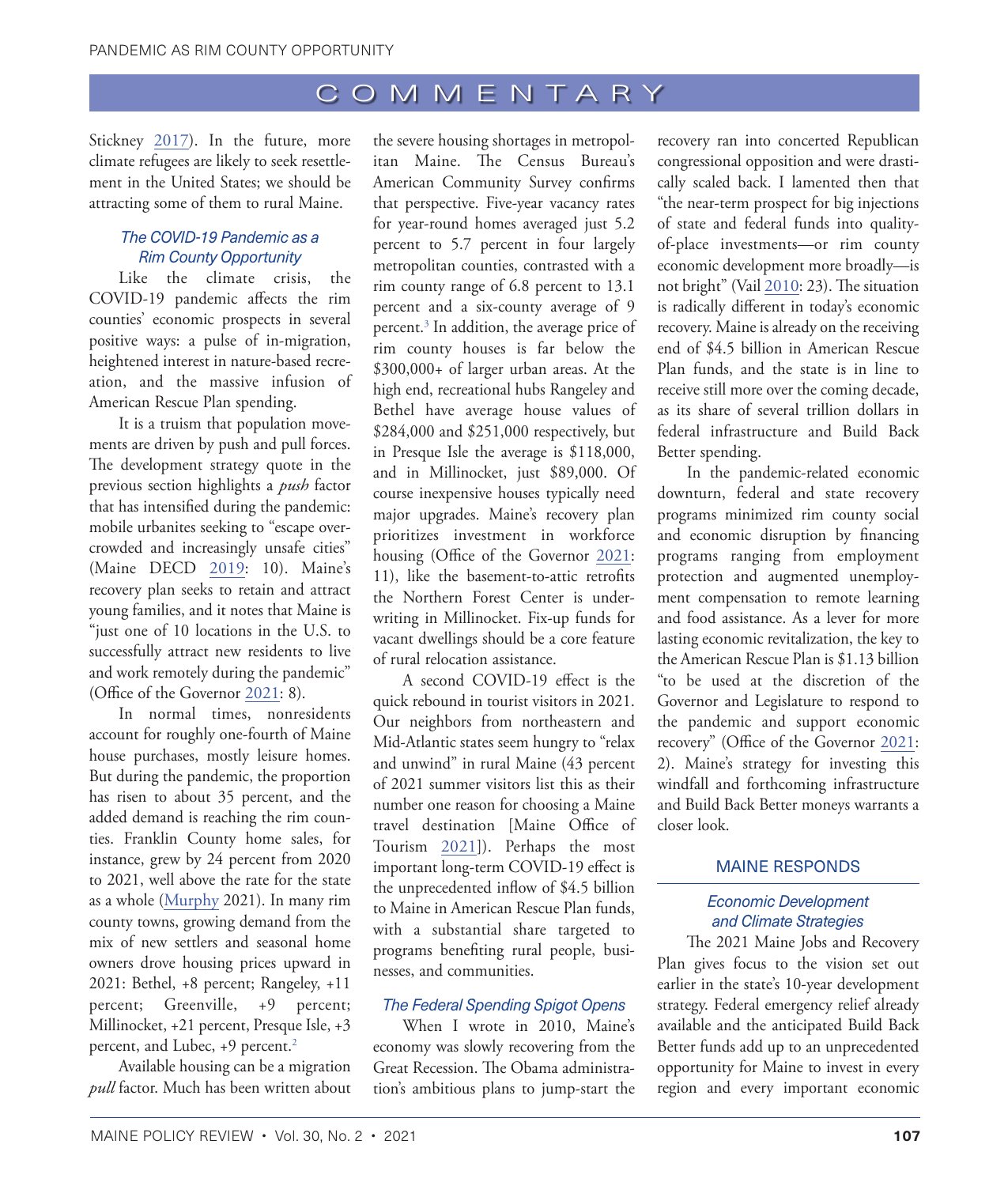<span id="page-5-0"></span>sector. Space does not allow a detailed assessment of the many ways state initiatives, backed by federal dollars, can support rim county development, but some key elements can be highlighted.

Regarding physical infrastructure, the state prioritizes three investments that are critical for the rim counties: universal broadband coverage, road and bridge upgrades, and building out the power grid to facilitate renewable energy interconnections. The recovery plan also targets \$50 million for outdoor recreation infrastructure (Office of the Governor [2021\)](#page-7-4).

Regarding social infrastructure, improved access to child care and pre-K education for younger families and home health services for the aging rural population are important programs. But perhaps the most critical investments are in a cluster of business support measures and workforce development programs. The recently announced \$60 million Center for the Advancement of Maine's Workforce reflects the large scale of required investments, the crucial focus on adult workers, training for remote work, and the potency of public-privatenonprofit partnerships:

The new funding will provide free or discounted training to more than 13,000 people, *primarily incumbent workers seeking advanced skills or a credential*….A new, \$1.2 million *Remote Work for Me project will provide rural Maine residents* with free training so they can pursue remote work…. The funding includes a four-year \$15.5 million grant from the Harold Alfond Foundation, \$35 million in workforce training funds from the state's jobs and recovery plan, and another \$10 million in matching funds provided by the private sector, other grants and established workforce funding." (Hall [2021](#page-7-15), emphasis added).

Maine's recovery plan spells out several specific workforce initiatives that will support rim county job creation, for instance the Clean Energy Partnership's "workforce development programs in partnership with industry and education leaders" and the \$15 million Health Workforce Initiative (Office of the Governor [2021](#page-7-4): 7).

Regarding sectoral development, a top priority of the recovery plan is to revitalize heritage industries that have long been at the heart of rural Maine's economy: agricultural infrastructure and processing, forest products and manufacturing, and seafood facilities and processing (Office of the Governor [2021\)](#page-7-4). In addition, meeting the climate action plan's ambitious goal in which 80% of Maine's electricity comes from renewable sources will require many renewable energy projects, ranging from large-scale wind and solar arrays to wood-fueled combined heat and power facilities (Maine Climate Council [2020\)](#page-7-5).

These *goods-producing* industries have ample growth potential, but they are generally capital intensive and generate relatively few jobs relative to their output. Fortunately, there is also untapped growth potential in more labor-intensive service sectors. Given the rim counties' aging populations, the largest employer health care—will inevitably continue to expand (and be largely federally financed). The rim counties' second largest employer—leisure and hospitality—is reinventing itself with amenity-rich destinations and high-quality four season experiences. Tourism has already surpassed prepandemic results, with 2021 summer visitor numbers up 2.4 percent and lodging occupancy up 19.3 percent, compared to 2019. Tourists from beyond New England are returning, with their share of summer visits back to 56 percent,

after falling to just 16 percent in 2020 (Maine Office of Tourism [2021](#page-7-14)). Leisure and hospitality employment over the peak summer months of 2021 rebounded by 40 percent from depressed 2020 levels, despite serious labor shortages.<sup>[4](#page-7-0)</sup>

In sum, there are solid grounds to hope for more balanced, dynamic, and sustainable rim county economies creating thousands of skilled and wellpaid jobs in aggregate and helping revitalize scores of communities.

## *Building Partnerships and New Habits of Collaboration*

One reason for optimism about a better future for the rim counties is the new partnerships being forged, like the Advancement of Maine's Workforce initiative described earlier. That effort links community college programs with private sector and Alfond Foundation funding. This kind of *social capital* building seems to be taking off—a welcome change from 1996, when Michael Hillard and I critiqued rural Maine's tendency toward parochialism and insularity (Vail and Hillard [1996](#page-7-6)).

My knowledge of rim county economic partnerships is limited and impressionistic, but here are three quick sketches of innovative stakeholder organizing and visionary leadership.

First, traditional regional planning partnerships are alive and thriving, bolstered by the injection of federal funds. The Eastern Maine Development Corporation's newly released five-year plan is an example.

The five-year plan was the result of EMDC's collaboration with regional stakeholders, municipalities, counties, state departments and congressional and federal entities. Three months of public meetings, research and planning contributed to the creation of this plan,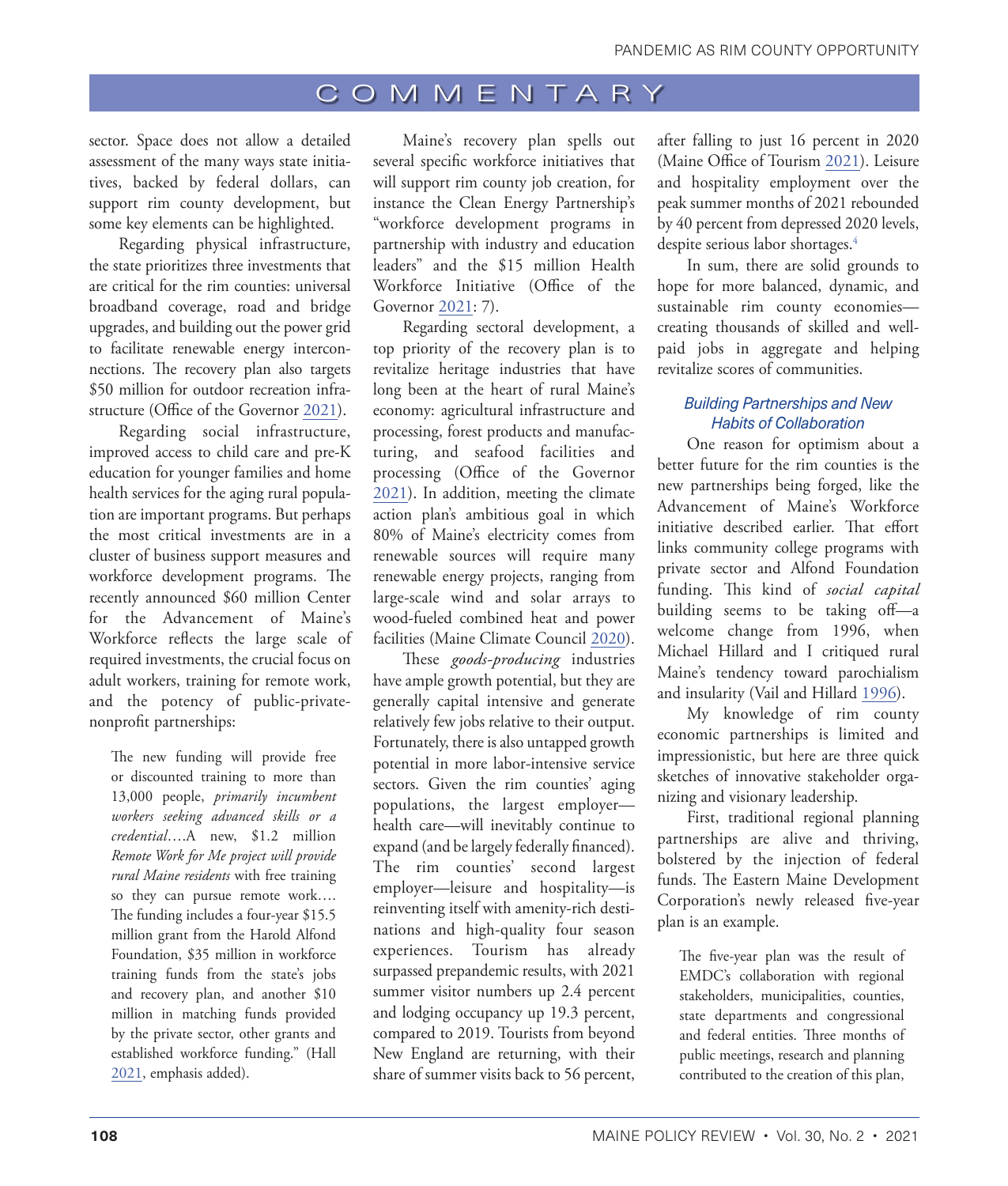which the organization says will serve as a roadmap for regional economic development. (Van Allen [2021](#page-7-16))

Among the plan's many initiatives are Millinocket downtown revitalization, torrified wood production at the old Great Northern Paper mill, and coordinated recreation projects stretching from Moosehead Lake in the west to Katahdin Woods and Waters in the east. EMDC's president, Lee Umphrey, stresses collaboration to meet workforce needs: "By working with adult education programs, vocational schools, community colleges, private colleges and universities, we keep the pipeline adaptable to the needs of businesses seeking workers" (Van Allen [2021](#page-7-16)).

Second, the Maine Woods Consortium is a catalyst for revitalizing tourist destinations in the northern forest region. The consortium is a publicprivate-nonprofit partnership that links 16 member organizations with programs organized by the Maine Office of Tourism and the Northern Forest Center. The Tourism Office's allocation of staff and budget to product and destination development marks an important expansion beyond its traditional marketing role. The consortium has helped organize stakeholders in eight high-potential tourist destination areas such as Moosehead Lake, Bethel-Mahoosucs, Rangeley Lakes, Saint John Valley, and Bold Coast (Vail et al. [2019\)](#page-7-6).

Third, the unprecedented flow of American Rescue Plan dollars to town governments is itself a catalyst for collaboration. Back in 2010, I noted, "communities of a few hundred to a few thousand lack the critical mass to be in-migrant destinations in their own right, (so) a quality-of-place strategy to attract settlers must be regional in scope" (Vail [2010:](#page-7-1) 22). Today, "leaders from about three

dozen communities across the state have teamed-up to coordinate their spending so they can use their individual awards to make larger, more enduring investments" (Loftus [2021\)](#page-7-7). This new partnership, still in its infancy, is coordinated by the Maine Municipal Association and also includes several county governments. Not surprisingly, preliminary plans prioritize rural broadband connectivity and housing for elders, workers, and low-income residents.

# CONCLUSION: REALISTIC **OPTIMISM**

I stressed at the outset that rim county<br>
economic revitalization will not be "easy, automatic or quick." Even as stakeholders feel a new optimism, lay new plans, and forge new partnerships, they need to be clear-eyed about challenges and limitations. Here are a few.

Most rim county towns have tiny populations and are remote from dynamic metropolitan areas. Winters are still long and cold, despite climate change. Realistically, the great majority of Americans on the move will continue to be attracted to larger, livelier, and warmer places—including southern and coastal Maine.

Rim county towns and regions vary widely in their economic development potential. A cost-effective rural economic strategy needs to build on the best. For the most part, that means some of the larger service center towns and their surrounding communities. The logic of such an approach in rural areas is similar to the development strategy's urban focus on "Hubs of Excellence" (Maine DECD [2019:](#page-7-3) 38–39). An unfortunate, but unavoidable, implication is that some rim county communities will inevitably be left behind. For them, the state has a moral and self-interested challenge to provide an

effective cluster of workforce transition measures, commuter transportation, and safety net programs for aging residents.

My 2010 essay pointed to a structural obstacle in attracting entrepreneurs and younger workers to distressed areas:

Working people generally "follow the jobs." But businesses typically locate and create jobs where there is already a pool of skilled people. This...tends to reinforce either a virtuous spiral of in-migration or a vicious circle of out-migration (Vail [2010:](#page-7-1) 22).

The state's development strategy and recovery plan confront the challenge squarely, but it is uncertain how effectively they can break the rim counties' vicious cycle.

Tourism studies have pointed to *culture clashes* between residents and visitors (Pearce et al. 1997). If the rim counties succeed in attracting entrepreneurs, highly educated workers, retirees, and more tourists, then policymakers and community leaders will need to be sensitive to likely tensions between residents and newcomers. Especially where longtime residents are older, less affluent, and more politically conservative than newcomers, this could be a significant social and political challenge.

Finally, several uncertainties—wild cards—will affect the success of revitalization:

- What will be final size, contents, and timing of Maine's share of federal infrastructure and Build Back Better funds?
- How will climate change and other ecosystem disturbances affect Maine's forests, farms, winter recreation, and vulnerable coastal communities?
- Will pandemic-inspired inmigration prove to be durable